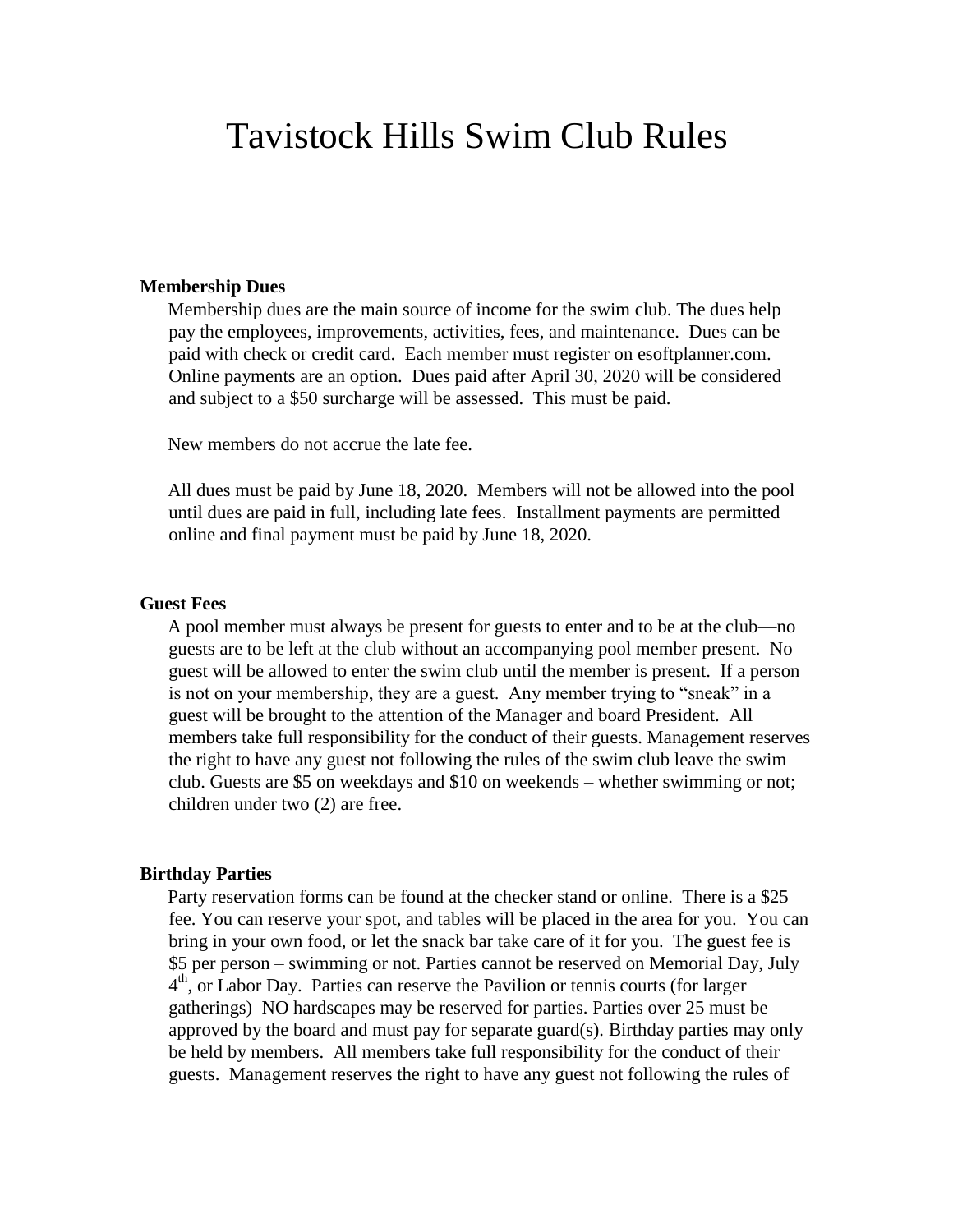the swim club to leave the swim club. Members and their guests are responsible for cleaning up their birthday parties upon completion. Note all children wanting to use the diving boards must be band tested.

PRE-SEASON PARTIES WILL BE SCHEDULED FOR SATURDAYS AND SUNDAYS ONLY

### **Swimming Ability**

All members and their guests over the age of 15 shall not use the diving area unless they certify that they are able to safely enter the water upon diving or jumping, and be able to surface and swim to the sides without any issue or problem. NO member or guest who cannot dive, jump, surface or swim to the sides shall use the diving boards under any circumstances.

All members and guests under the age of 15 shall agree to the following:

Band Tests: ALL children under 15 must pass a band test to swim in the main pool. Three types of band tests are offered. Bands cannot be transferred to any guest or other member for any reason. All band tests are to be conducted only by pool lifeguards or management, and are at their full discretion. No parent, guardian or other individual shall assist the tested child under any circumstance, or attempt to influence the lifeguard or manager conducting the test.

Red Band – Requires one lap of freestyle, and must tread water for 2 minutes. If completed, allowed use of the entire pool; can go off low dive WITH PARENTAL SUPERVISION.

Green Band – Requires two laps of freestyle, and must tread water for 3 minutes. If completed, allowed use of entire pool; can go off low dive without supervision; can go off high dive WITH PARENTAL SUPERVISION.

Third Band [color TBD—changes every year] – Must be at least 10 years old and requires two laps of freestyle, and must tread water for 3 minutes. If completed allowed use of entire pool; can go off both boards without parental supervision.

Children 10 years old, or older, with a band are allowed in the swim club without their parents. They cannot bring in guests. Children 12 or older may bring in guests without their parents being present.

ALL CHILDREN UNDER TEN YEARS OLD, WITH OR WITHHOUT A BAND, REQUIRE A PARENT OR ADULT GUARDIAN TO BE IN ATTENDANCE WITH THEM AT THE POOL AT ALL TIMES.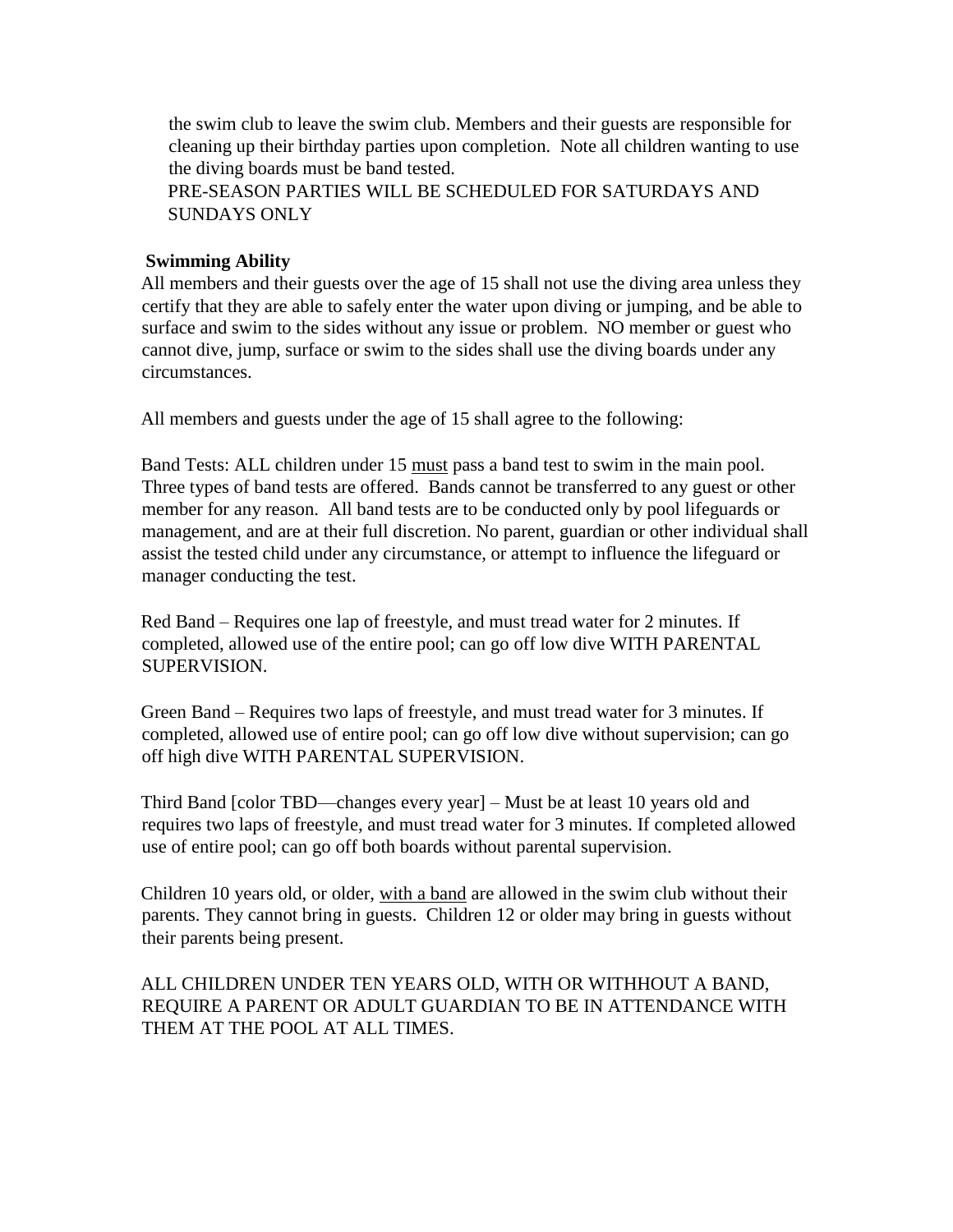**Babysitter-** Are **not** members and must have the associate member minor present while at the pool. Babysitters cannot bring guests unless the guest is one of the associate member minor.

## **Miscellaneous**

- POOL OPENS AT 11:00 AM all swim team children are to use assigned swim team tables for belongings during practice. Parents/guardians present during practice must remain in the snack bar until the pool opens officially.
- BABY POOL will open at 10:30 am Monday Friday. Their will be no lifeguard from 10:30 to 11:00 am and after 5:00 pm (daily).
- Games can be taken out from the checker stand. Children without a parent will be required to leave a "deposit" of either \$1 or their band. The dollar or band will be returned when the equipment is returned.
- Children MUST be potty trained to use the main pool. Swim diapers only are to be worn in the baby pool. No regular diapers are allowed in any pool.
- The baby pool and playground area are only for children 8 years of age or younger.
- Parents MUST supervise their children in the baby pool and playground area at all times.
- Parents are not to leave their child0ren, if under 10 years old, to play on the Tennis courts at any time.
- Baby pool gates MUST be closed at all times
- Swim meets no spectators are allowed past the red line.
- Hardscapes and tables in front of the snack bar cannot be reserved until 11:00am
- NO checkerstand supplies can be taken out before 11:00 am.
- NO food and chairs are allowed past the red line surrounding the pool.
- NO running on the pool deck.
- NO diving in any area of the Main or Baby Pools. Diving only allowed in the Diving Well.
- NO handstands, cartwheels off the Main Diving Boards (high and low).
- Only one member may be on the diving board at any time—no member shall be on the board or the diving board steps until the other diver leaves the platform.
- NO member shall use the starting blocks unless part of the swim team.
- Members and their Guests are not to park outside of the pool's parking lot, or adjoining sandy area directly adjacent. No member or their guest should park on the side of Warwick Road. They may be ticketed by the local police, and the pool takes no responsibility for any injury or damage from parking on the side of Warwick Road.
- The Pool takes no responsibility for any damage, theft, injury or accident to any vehicle while parked on swim club property.
- NO propane gas grills only pool charcoal grills shall be used.
- There is a height (4') and weight (under 250 lbs) requirement for the high board.